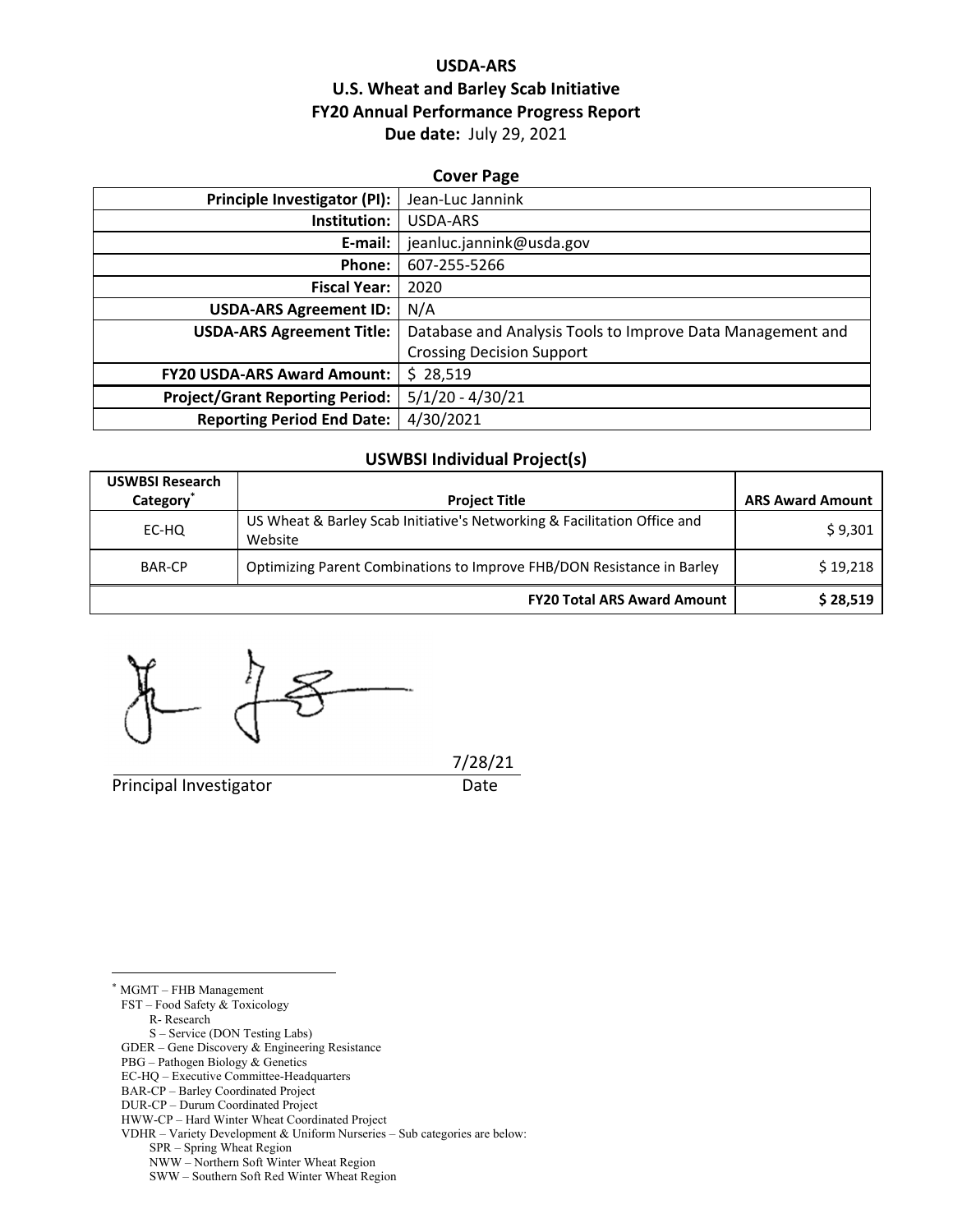**Project 1:** *US Wheat & Barley Scab Initiative's Networking & Facilitation Office and Website*

# **1. What are the major goals and objectives of the research project?**

Develop a web-based database containing public sector breeding data, facilitating collaboration and data‐sharing across programs since FY10. This database is called The Triticeae Toolbox (T3)

https://barley.triticeaetoolbox.org https://wheat.triticeaetoolbox.org

**2. What was accomplished under these goals or objectives?** *(For each major goal/objective, address these three items below.)*

# **a) What were the major activities?**

We have continued to upload data from cooperative nurseries to the database.

In wheat, we currently have 487 trials with Fusarium incidence data and 273 trials with DON content data.

In barley, we currently have 198 trials with Fusarium severity data and 250 trials with DON content data.

# **b) What were the significant results?**

Results are available to the public and specifically to other breeders. The data are in an environment that includes analysis tools

#### **c) List key outcomes or other achievements.**

In total, T3/Wheat Breedbase contains 26,612 accessions with phenotype data and 16,375 with genotype data. A total of 3,086 phenotype trials (containing 898,949 observations) and 40 genotype trials have been uploaded to T3/BreedBase.

T3/Barley Breedbase contains 30,905 accessions with phenotype data and 15,981 with genotype data. A total of 1,199 phenotype trials (containing 803,179 observations) and 26 genotype trials have been uploaded to T3/BreedBase.

# **3. Was this research impacted by the COVID‐19 pandemic (i.e. university shutdowns and/or restrictions, reduced or lack of support personnel, etc.)? If yes, please explain how this research was impacted or is continuing to be impacted.**

The work is primarily computational and therefore has not been strongly affected by COVID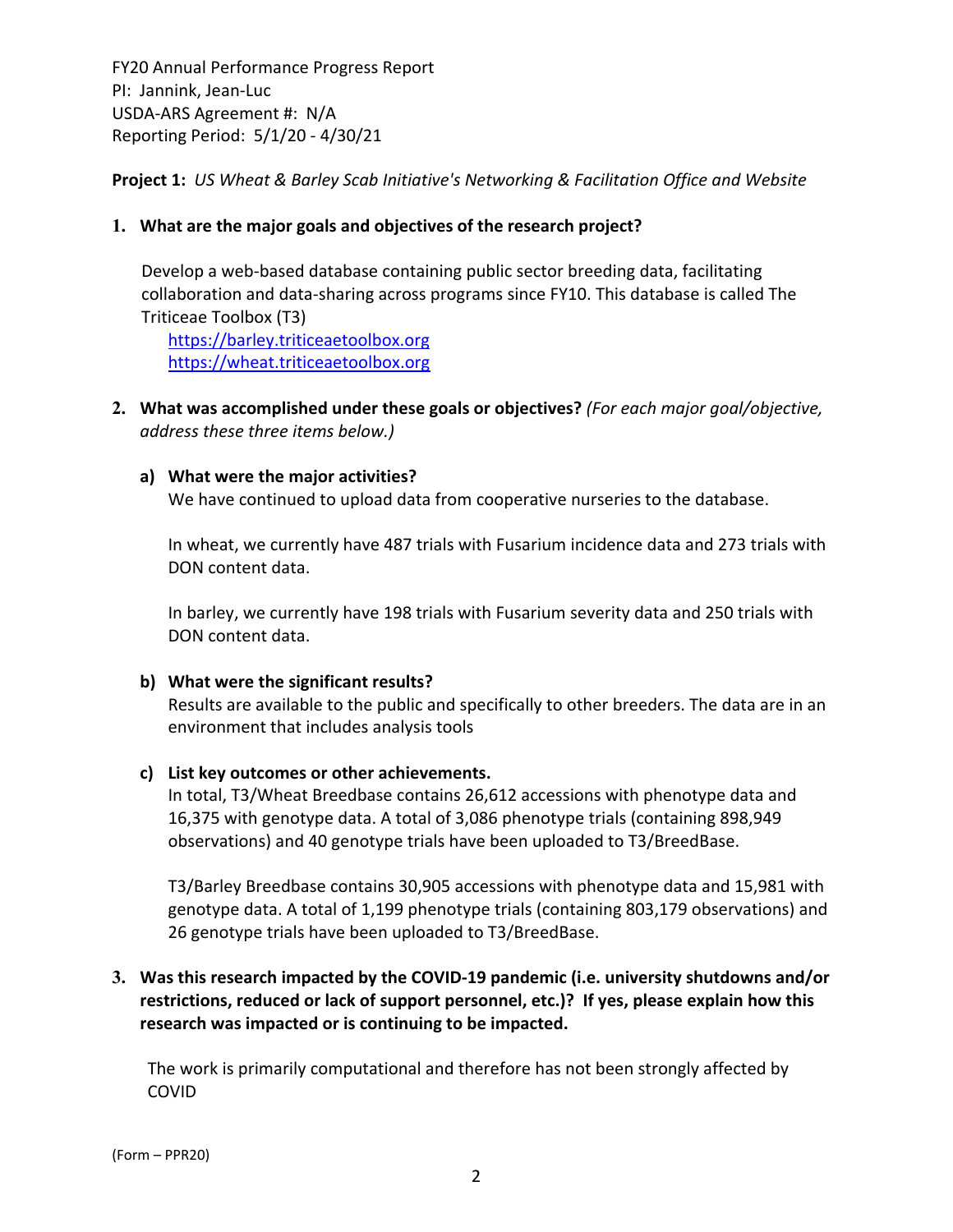# **4. What opportunities for training and professional development has the project provided?**

The T3 curator, David Waring, gave a training on the use of the database in September 2020. Recordings of that training, split into manageable segments, is posted on YouTube.

https://www.youtube.com/channel/UC3jrvvzGKKEHzOriDBgnj0A The introduction has been viewed over 200 times.

# **5. How have the results been disseminated to communities of interest?**

Main dissemination is through the web: https://barley.triticeaetoolbox.org https://wheat.triticeaetoolbox.org

See also the YouTube channel link above.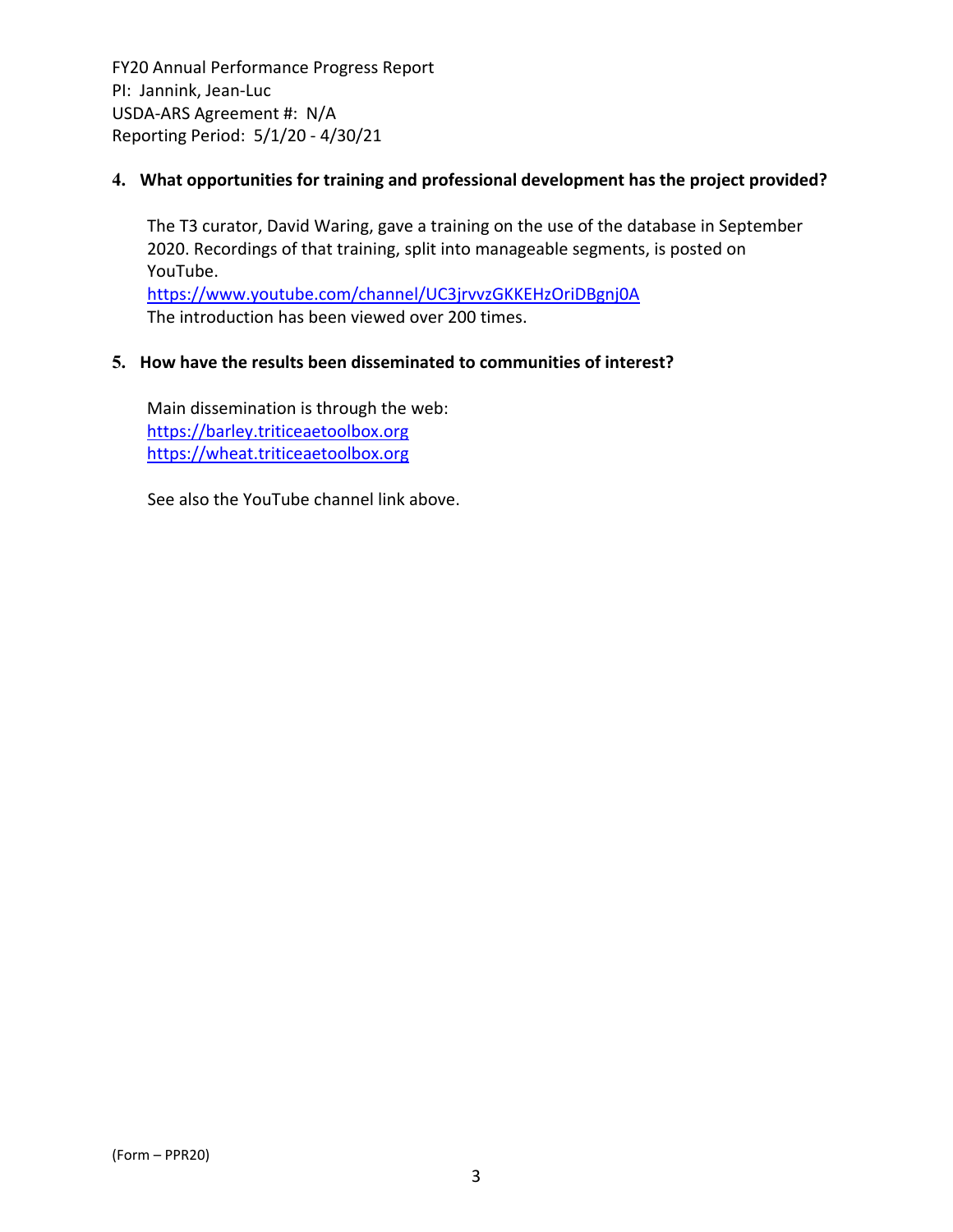**Project 2:** *Optimizing Parent Combinations to Improve FHB/DON Resistance in Barley*

## **1. What are the major goals and objectives of the research project?**

We work on the third objective of the overall proposal: Develop tools for the T3 database to make parent selection for genetic variance and trait correlations accessible to all wheat and barley breeders.

**2. What was accomplished under these goals or objectives?** *(For each major goal/objective, address these three items below.)*

## **a) What were the major activities?**

In the proposal, we discussed a computer simulation approach to identify crosses that will have large variation or favorable covariation in traits. We have now developed analytical approaches for this identification that is much faster. That will be important because it will enable us to explore a broader range of possible crosses.

#### **b) What were the significant results?**

There is now an R package to perform these calculations that we need now to adapt and integrate to the database.

**c) List key outcomes or other achievements.**  Not yet really a key outcome: our work is not yet accessible to breeders

# **3. Was this research impacted by the COVID‐19 pandemic (i.e. university shutdowns and/or restrictions, reduced or lack of support personnel, etc.)? If yes, please explain how this research was impacted or is continuing to be impacted.**

The research is computational and could be done remotely.

#### **4. What opportunities for training and professional development has the project provided?**

None

#### **5. How have the results been disseminated to communities of interest?**

The current community of interest are other geneticists. Results have been disseminated as a journal article publication (see below) and by making an R package available. https://github.com/wolfemd/PredictOutbredCrossVar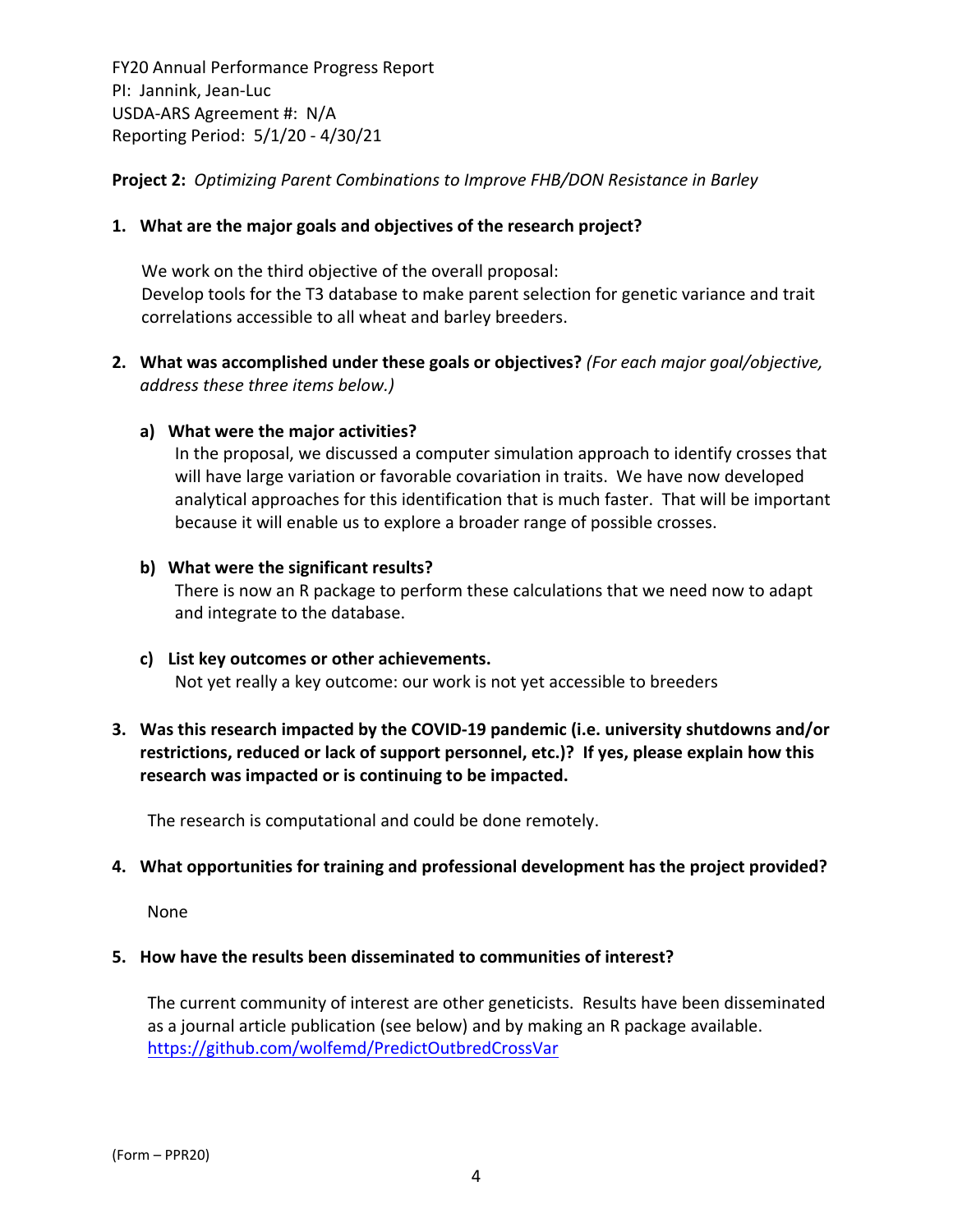# **Training of Next Generation Scientists**

**Instructions:** Please answer the following questions as it pertains to the FY20 award period (5/1/20 ‐ 4/30/21). The term "support" below includes any level of benefit to the student, ranging from full stipend plus tuition to the situation where the student's stipend was paid from other funds, but who learned how to rate scab in a misted nursery paid for by the USWBSI, and anything in between.

**1. Did any graduate students in your research program supported by funding from your USWBSI grant earn their MS degree during the FY20 award period?** ☐Yes ☒No

**If yes, how many?** Click to enter number here.

**2. Did any graduate students in your research program supported by funding from your USWBSI grant earn their Ph.D. degree during the FY20 award period?**

 $\square$ Yes  $\square$ No **If yes, how many?** Click to enter number here.

**3. Have any post docs who worked for you during the FY20 award period and were supported by funding from your USWBSI grant taken faculty positions with universities?** ☐Yes ☒No

**If yes, how many?** Click to enter number here.

**4. Have any post docs who worked for you during the FY20 award period and were supported by funding from your USWBSI grant gone on to take positions with private ag‐ related companies or federal agencies?**

☐Yes ☒No

**If yes, how many?** Click to enter number here.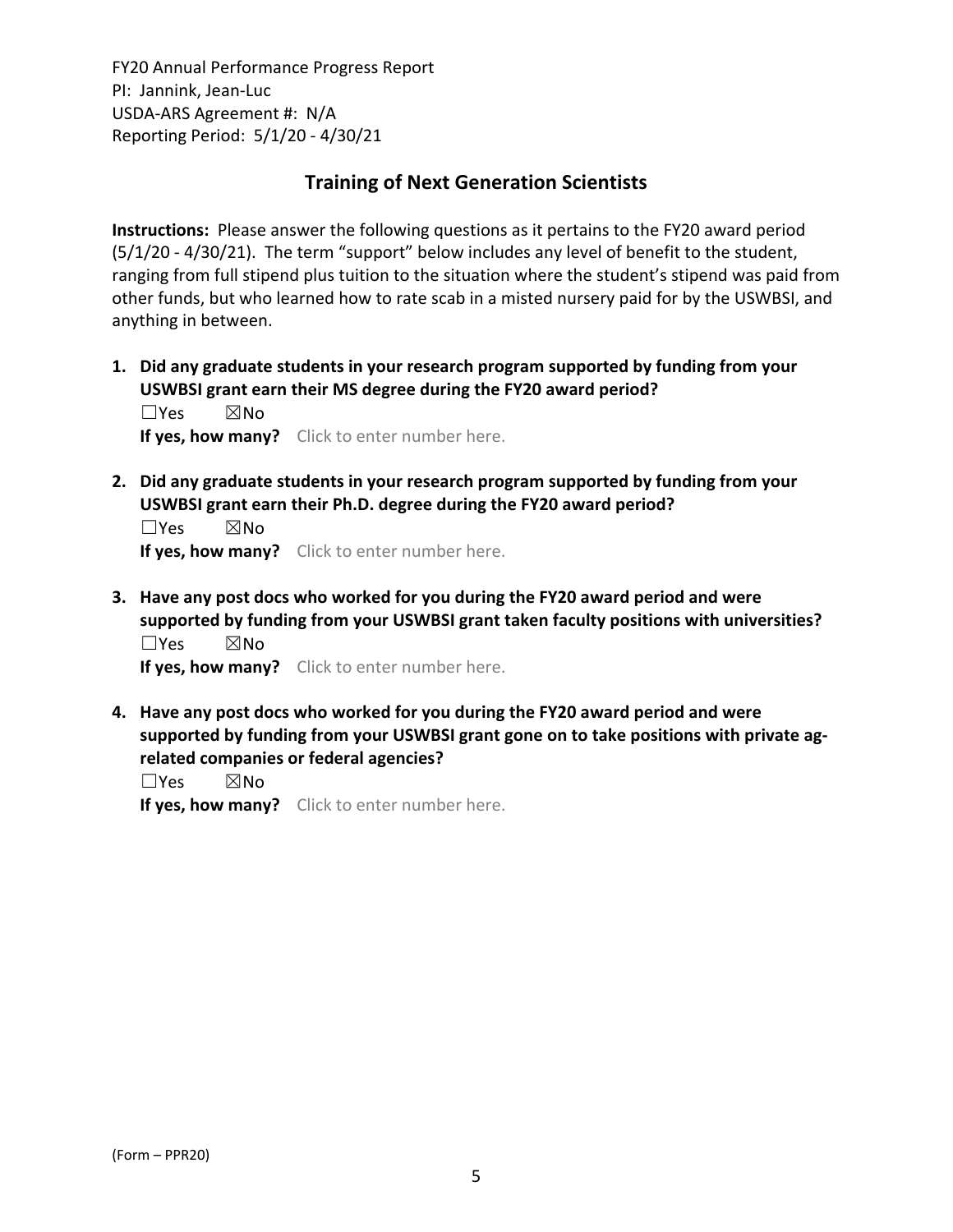# **Release of Germplasm/Cultivars**

**Instructions:** In the table below, list all germplasm and/or cultivars released with full or partial support through the USWBSI during the FY20 award period (5/1/20 - 4/30/21). All columns must be completed for each listed germplasm/cultivar. Use the key below the table for Grain Class abbreviations. 

| <b>Name of Germplasm/Cultivar</b> | <b>Grain Class</b>    | <b>FHB Resistance</b>                                  | <b>FHB</b><br>Rating<br>$(0-9)$ | Year<br><b>Released</b> |
|-----------------------------------|-----------------------|--------------------------------------------------------|---------------------------------|-------------------------|
| Note applicable to this project.  | Select Grain<br>Class | Select what represents<br>your most resistant<br>check | Enter as<br>text 0-9<br>rating  | Select Year             |
| Click here to enter text.         | Select Grain<br>Class | Select what represents<br>your most resistant<br>check | Enter as<br>text 0-9<br>rating  | Select Year             |
| Click here to enter text.         | Select Grain<br>Class | Select what represents<br>your most resistant<br>check | Enter as<br>text 0-9<br>rating  | Select Year             |
| Click here to enter text.         | Select Grain<br>Class | Select what represents<br>your most resistant<br>check | Enter as<br>text 0-9<br>rating  | Select Year             |
| Click here to enter text.         | Select Grain<br>Class | Select what represents<br>your most resistant<br>check | Enter as<br>text 0-9<br>rating  | Select Year             |
| Click here to enter text.         | Select Grain<br>Class | Select what represents<br>your most resistant<br>check | Enter as<br>text 0-9<br>rating  | Select Year             |
| Click here to enter text.         | Select Grain<br>Class | Select what represents<br>your most resistant<br>check | Enter as<br>text 0-9<br>rating  | Select Year             |
| Click here to enter text.         | Select Grain<br>Class | Select what represents<br>your most resistant<br>check | Enter as<br>text 0-9<br>rating  | Select Year             |
| Click here to enter text.         | Select Grain<br>Class | Select what represents<br>your most resistant<br>check | Enter as<br>text 0-9<br>rating  | Select Year             |
| Click here to enter text.         | Select Grain<br>Class | Select what represents<br>your most resistant<br>check | Enter as<br>text 0-9<br>rating  | Select Year             |
| Click here to enter text.         | Select Grain<br>Class | Select what represents<br>your most resistant<br>check | Enter as<br>text 0-9<br>rating  | Select Year             |
| Click here to enter text.         | Select Grain<br>Class | Select what represents<br>your most resistant<br>check | Enter as<br>text 0-9<br>rating  | Select Year             |
| Click here to enter text.         | Select Grain<br>Class | Select what represents<br>your most resistant<br>check | Enter as<br>text 0-9<br>rating  | Select Year             |
| Click here to enter text.         | Select Grain<br>Class | Select what represents<br>your most resistant<br>check | Enter as<br>text 0-9<br>rating  | Select Year             |

NOTE: Leave blank if you have nothing to report or if your grant did NOT include any VDHR-related projects.

**NOTE:** List the associated release notice or publication under the appropriate sub-section in the 'Publications' section of the FPR.